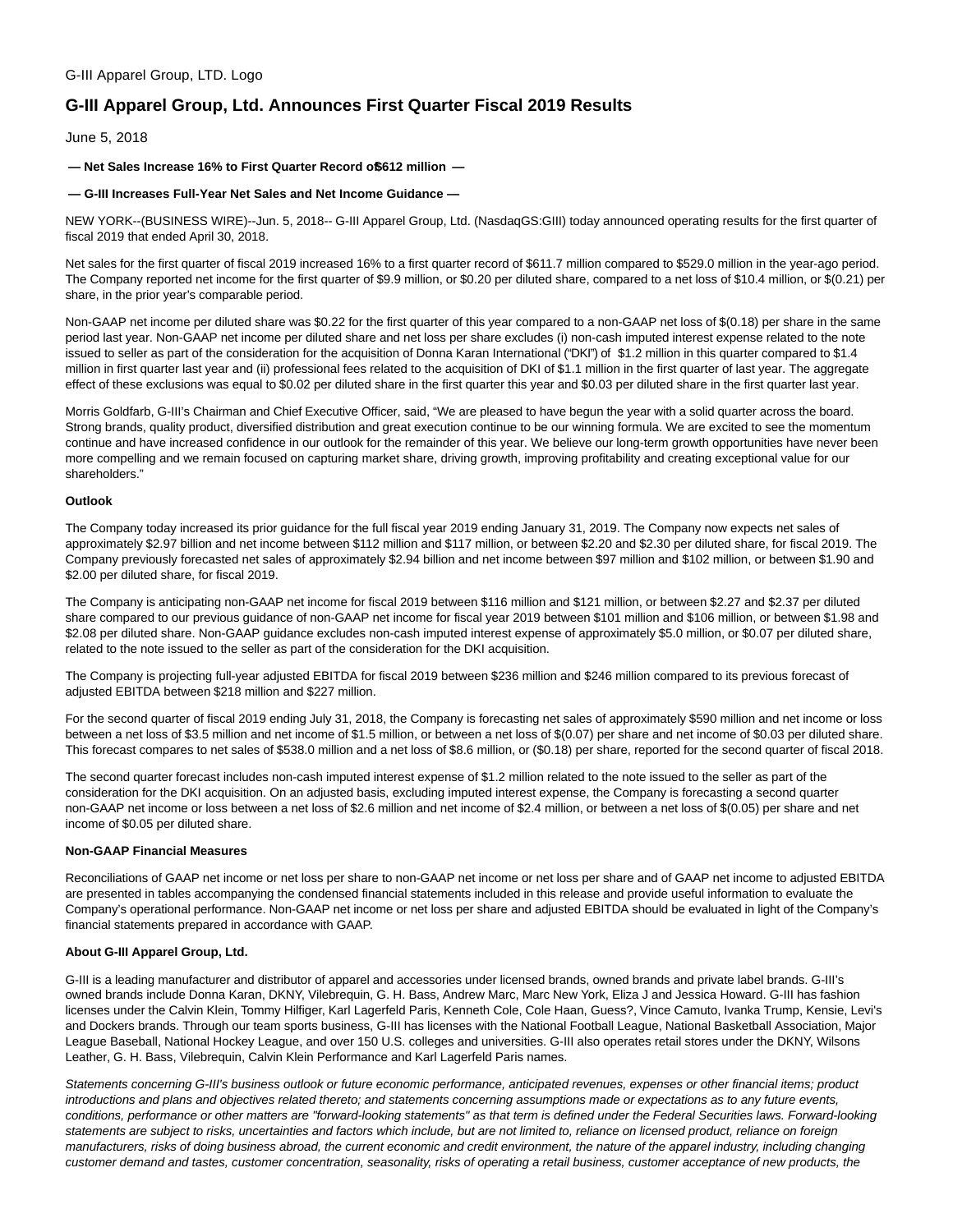impact of competitive products and pricing, dependence on existing management, possible disruption from acquisitions, risks relating to G-III's operations of the Donna Karan International Inc. business and general economic conditions, as well as other risks detailed in G-III's filings with the Securities and Exchange Commission. G-III assumes no obligation to update the information in this release.

## **G-III APPAREL GROUP, LTD. AND SUBSIDIARIES (NASDAQ: GIII)**

## **CONDENSED CONSOLIDATED STATEMENTS OF INCOME (LOSS)**

(In thousands, except per share amounts)

|                                              | Three Months Ended April 30, |             |  |  |             |  |
|----------------------------------------------|------------------------------|-------------|--|--|-------------|--|
|                                              | 2018                         |             |  |  | 2017        |  |
|                                              |                              | (Unaudited) |  |  |             |  |
| Net sales                                    |                              | \$ 611,743  |  |  | \$529,042   |  |
| Cost of goods sold                           |                              | 376,306     |  |  | 327,326     |  |
| Gross profit                                 |                              | 235,437     |  |  | 201,716     |  |
| Selling, general and administrative expenses |                              | 202,981     |  |  | 197,411     |  |
| Depreciation and amortization                |                              | 9,380       |  |  | 9,838       |  |
| Operating profit (loss)                      |                              | 23,076      |  |  | (5,533)     |  |
| Other loss                                   |                              | (451        |  |  | (1,232)     |  |
| Interest and financing charges, net          |                              | (9,620)     |  |  | (9,729)     |  |
| Income (loss) before income taxes            |                              | 13,005      |  |  | (16, 494)   |  |
| Income tax expense (benefit)                 |                              | 3,120       |  |  | (6, 103)    |  |
| Net income (loss)                            |                              | \$9,885     |  |  | \$(10, 391) |  |
| Net income (loss) per common share:          |                              |             |  |  |             |  |
| Basic                                        |                              | \$ 0.20     |  |  | \$ (0.21)   |  |
| <b>Diluted</b>                               | \$0.20                       |             |  |  | \$ (0.21)   |  |
| Weighted average shares outstanding:         |                              |             |  |  |             |  |
| Basic                                        |                              | 49,127      |  |  | 48,648      |  |
| <b>Diluted</b>                               |                              | 50,137      |  |  | 48,648      |  |

| Selected Balance Sheet Data (in thousands): | At April 30,<br>2018<br>(Unaudited) | 2017      |  |  |
|---------------------------------------------|-------------------------------------|-----------|--|--|
| Cash and cash equivalents                   | \$71,048                            | \$67,134  |  |  |
| Working capital                             | 613,201                             | 601,916   |  |  |
| Inventories                                 | 502,819                             | 445,969   |  |  |
| <b>Total Assets</b>                         | 2,044,472                           | 1,803,788 |  |  |
| Long-term debt                              | 448,263                             | 492,796   |  |  |
| <b>Total Stockholders' Equity</b>           | 1,081,860                           | 1,016,060 |  |  |

## **G-III APPAREL GROUP, LTD. AND SUBSIDIARIES RECONCILIATION OF GAAP NET INCOME (LOSS) PER SHARE TO NON-GAAP NET INCOME (LOSS) PER SHARE**

|                                                                                    | Three Months Ended April 30,<br>2018<br>2017<br>(Unaudited) |           |  |              |  |  |  |
|------------------------------------------------------------------------------------|-------------------------------------------------------------|-----------|--|--------------|--|--|--|
| GAAP diluted net income (loss) per common share<br>Excluded from non-GAAP:         |                                                             | \$0.20    |  | $$^{(0.21)}$ |  |  |  |
| Professional fees associated with the DKI acquisition<br>Non-cash imputed interest |                                                             | -<br>0.02 |  | 0.02<br>0.03 |  |  |  |
| Income tax benefit impact on non-GAAP adjustments                                  |                                                             |           |  | (0.02)       |  |  |  |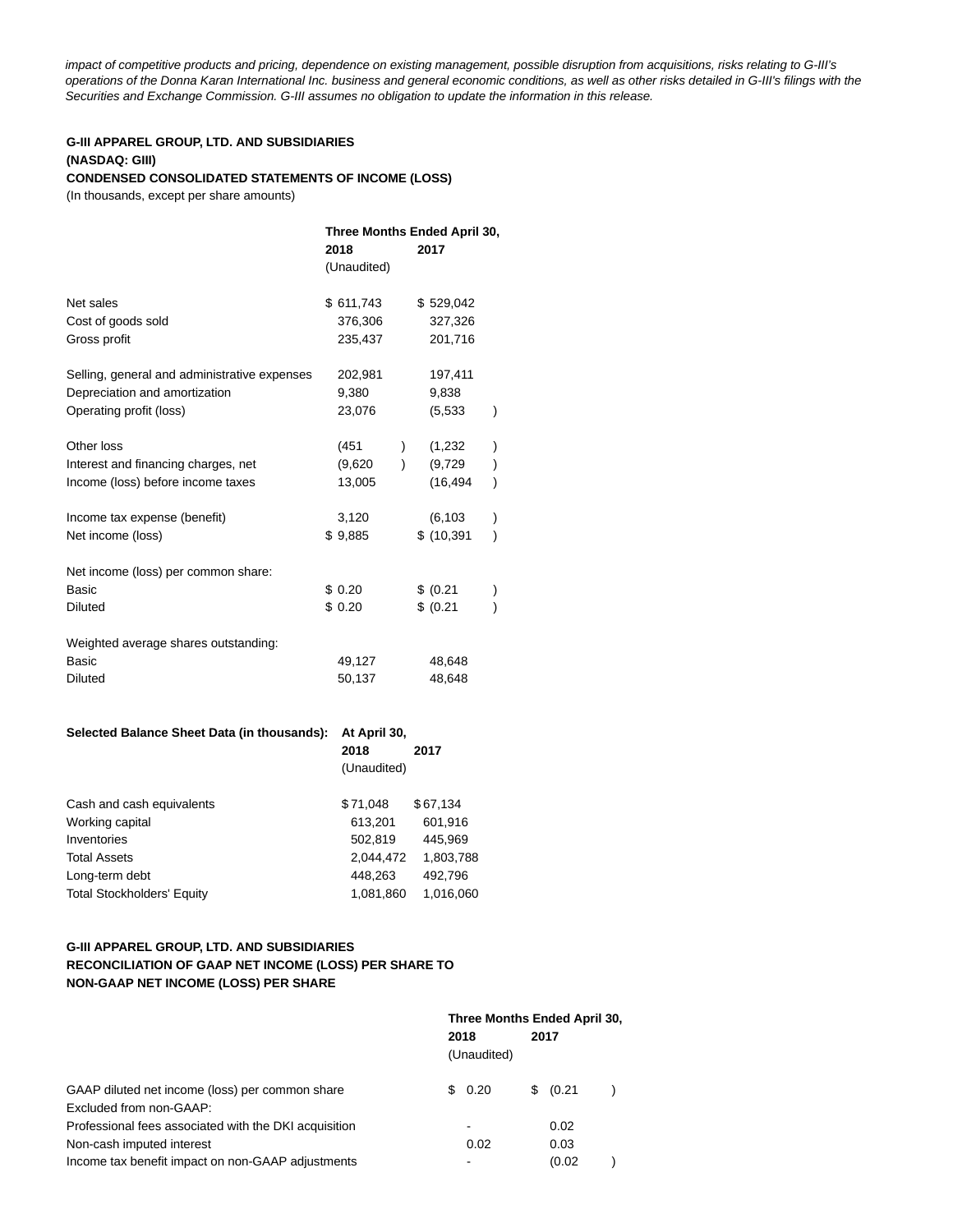Non-GAAP diluted net income (loss) per common share is a "non-GAAP financial measure" that excludes professional fees and non-cash imputed interest expense in connection with the acquisition of DKI. Income tax impacts of non-GAAP adjustments are calculated using the effective tax rates for the respective periods, exclusive of the one-time charges. Management believes that this non-GAAP financial measure provides meaningful supplemental information regarding our performance by excluding items that are not indicative of our core business operating results. Management uses this non-GAAP financial measure to assess our performance on a comparative basis and believes that it is also useful to investors to enable them to assess our performance on a comparative basis across historical periods and facilitate comparisons of our operating results to those of our competitors. The presentation of this financial information is not intended to be considered in isolation or as a substitute for, or superior to, the financial information prepared and presented in accordance with GAAP.

## **G-III APPAREL GROUP, LTD. AND SUBSIDIARIES RECONCILIATION OF FORECASTED AND ACTUAL NET INCOME TO FORECASTED AND ACTUAL ADJUSTED EBITDA**

(In thousands)

| <b>Forecasted</b>                      | Actual<br><b>January 31, 2018</b> |                                                 |  |  |
|----------------------------------------|-----------------------------------|-------------------------------------------------|--|--|
| <b>January 31, 2019</b><br>(Unaudited) |                                   |                                                 |  |  |
| \$112,000 - 117,000                    | \$                                | 62.124                                          |  |  |
|                                        |                                   | 736                                             |  |  |
|                                        |                                   | 1,314                                           |  |  |
|                                        |                                   | 7,884                                           |  |  |
| 38,000                                 |                                   | 37,783                                          |  |  |
| 47.000                                 |                                   | 43,488                                          |  |  |
| 39.000 - 44.000                        |                                   | 47,925                                          |  |  |
| $$236.000 - 246.000$                   | \$                                | 201.254                                         |  |  |
|                                        |                                   | <b>Twelve Months Ending Twelve Months Ended</b> |  |  |

Adjusted EBITDA is a "non-GAAP financial measure" which represents earnings before depreciation and amortization, interest and financing charges, net, and income tax expense and excludes professional fees and DKI related transition expenses, which are comprised primarily of severance expenses, and asset impairments primarily related to leasehold improvements and furniture and fixtures at certain of our retail stores. Adjusted EBITDA is being presented as a supplemental disclosure because management believes that it is a common measure of operating performance in the apparel industry. Adjusted EBITDA should not be construed as an alternative to net income, as an indicator of the Company's operating performance, or as an alternative to cash flows from operating activities as a measure of the Company's liquidity, as determined in accordance with GAAP.

### **G-III APPAREL GROUP, LTD. AND SUBSIDIARIES**

### **RECONCILIATION OF FORECASTED AND ACTUAL NET INCOME (LOSS) TO NON-GAAP NET INCOME (LOSS)** (In thousands)

|                                                       | <b>Forecasted Three Actual Three</b><br><b>Months Ending</b> | <b>Months Ended Months Ending</b> | <b>Forecasted Twelve</b><br><b>Actual Twelve</b><br><b>Months Ended</b> |                         |  |
|-------------------------------------------------------|--------------------------------------------------------------|-----------------------------------|-------------------------------------------------------------------------|-------------------------|--|
|                                                       | July 31, 2018<br>(Unaudited)                                 | July 31, 2017                     | <b>January 31, 2019</b>                                                 | <b>January 31, 2018</b> |  |
| Net income (loss)                                     | $$ (3,500) - 1,500$                                          | \$ (8,568)                        | $$112,000 - 117,000$ \$                                                 | 62.124                  |  |
| Excluded from non-GAAP:                               |                                                              |                                   |                                                                         |                         |  |
| Professional fees associated with the DKI acquisition | ٠                                                            | 699                               |                                                                         | 736                     |  |
| Non-cash imputed interest                             | 1.200                                                        | 1,428                             | 5,000                                                                   | 5,714                   |  |
| Acquisition related transition expenses               |                                                              |                                   |                                                                         | 1.314                   |  |
| Asset impairment charges                              |                                                              |                                   |                                                                         | 7,884                   |  |
| Tax Cuts and Jobs Act enactment                       |                                                              |                                   |                                                                         | 7,477                   |  |
| Income tax benefit impact on non-GAAP adjustments     | (300)                                                        | (760)                             | (1,000)                                                                 | (5,871)                 |  |
| Non-GAAP Net income (loss), as defined                | $$ (2,600) - 2,400$                                          | \$(7,201)                         | \$116,000 - 121,000                                                     | 79.378<br>S.            |  |

Non-GAAP Net income (loss) is a "non-GAAP financial measure" that excludes (i) professional fees, non-cash imputed interest expense and DKI transition expenses, which are comprised primarily of severance expenses, in connection with the acquisition of DKI, (ii) asset impairments primarily related to leasehold improvements and furniture and fixtures at certain of our retail stores and (iii) income tax charges related to the one-time effect of